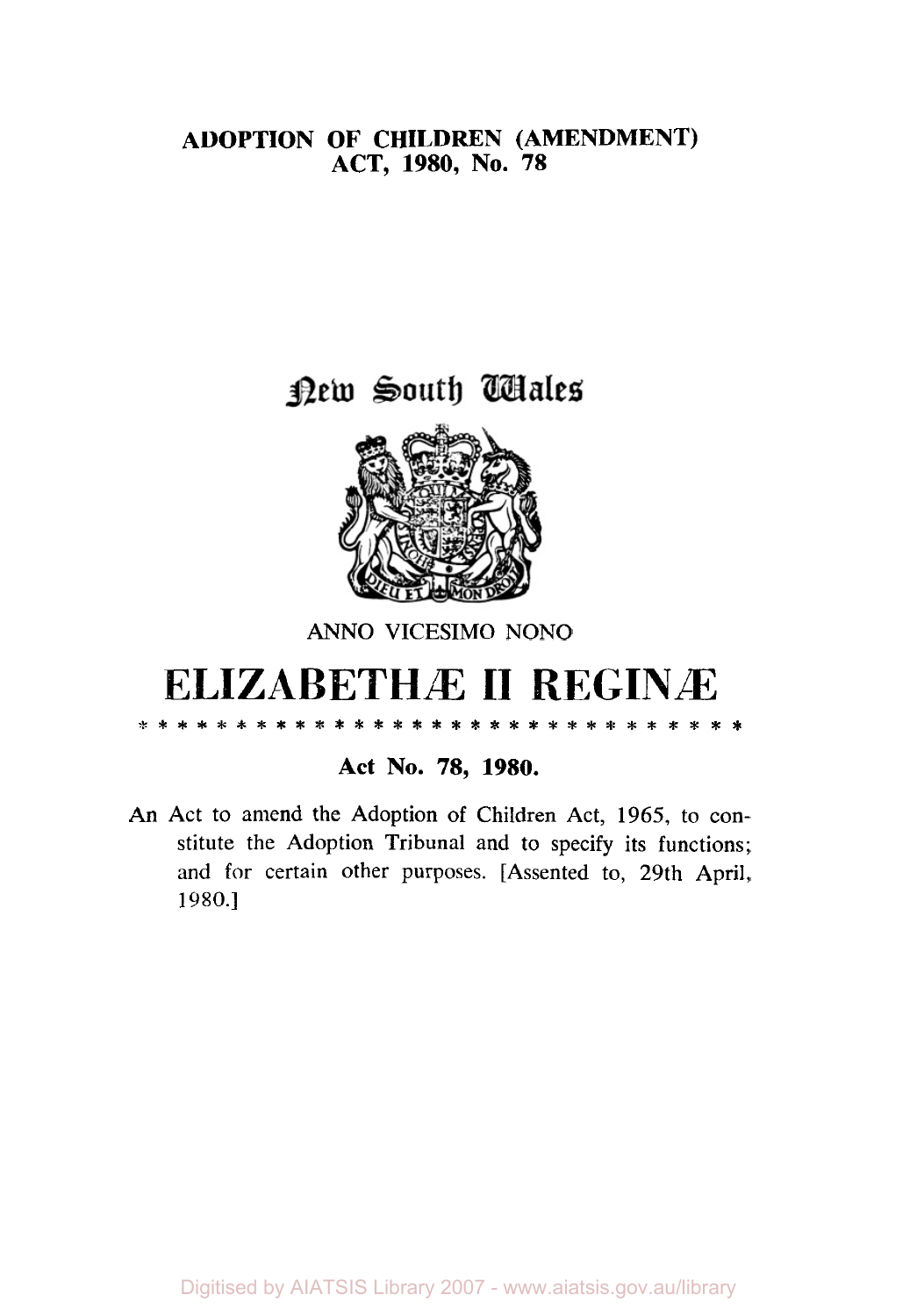**BE** it enacted by the Queen's Most Excellent Majesty, by and with the advice and consent of the Legislative Council and Legislative Assembly of New South Wales in Parliament assembled, and by the authority of the same, as follows  $:=$ 

**1.** This Act may be cited as the "Adoption of Children **Short** (Amendment) Act, 1980". **title.** 

**2.** (1) Except as provided by subsections (2) , *(3),* (4) and **Commence-**  *(5),* this Act shall commence on the date of assent to this Act. **ment\*** 

(2) Section *5* (1) shall, in its application to a provision of Schedule 1, 3 or **4,** commence on the day on which that provision commences.

(3) Sections *5* (2) and 6 (l), Schedules I, 2 and 3 (Schedule 3 (7), (S), (11) and (18) (c) excepted) and Part **<sup>1</sup>** of Schedule *5* shall commence on such day as may be appointed by the Governor in respect thereof and as may be notified by proclamation published in the Gazette.

**(4)** Schedule 3 (7), **(8)** and ( 11) shall commence on such day, being not earlier than the day appointed and notified under subsection (3), as may be appointed by the Governor in respect thereof and as may be notified by proclamation published in the Gazette.

*(5)* Schedule 3 (18) (c) shall commence on such day as may be appointed by the Governor in respect thereof and as may be notified by proclamation published in the Gazette.

**3.** The Adoption of Children Act, 1965, is referred to in this principal act, as the **Principal** Act. Act as the Principal Act.

**4.** This Act contains the following Schedules :— Schedules.

#### **SCHEDULE 1.-AMENDMENTS TO THE PRINCIPAL ACT** RELATING TO THE CONSTITUTION AND FUNCTIONS **OF**  THE ADOPTION TRIBUNAL.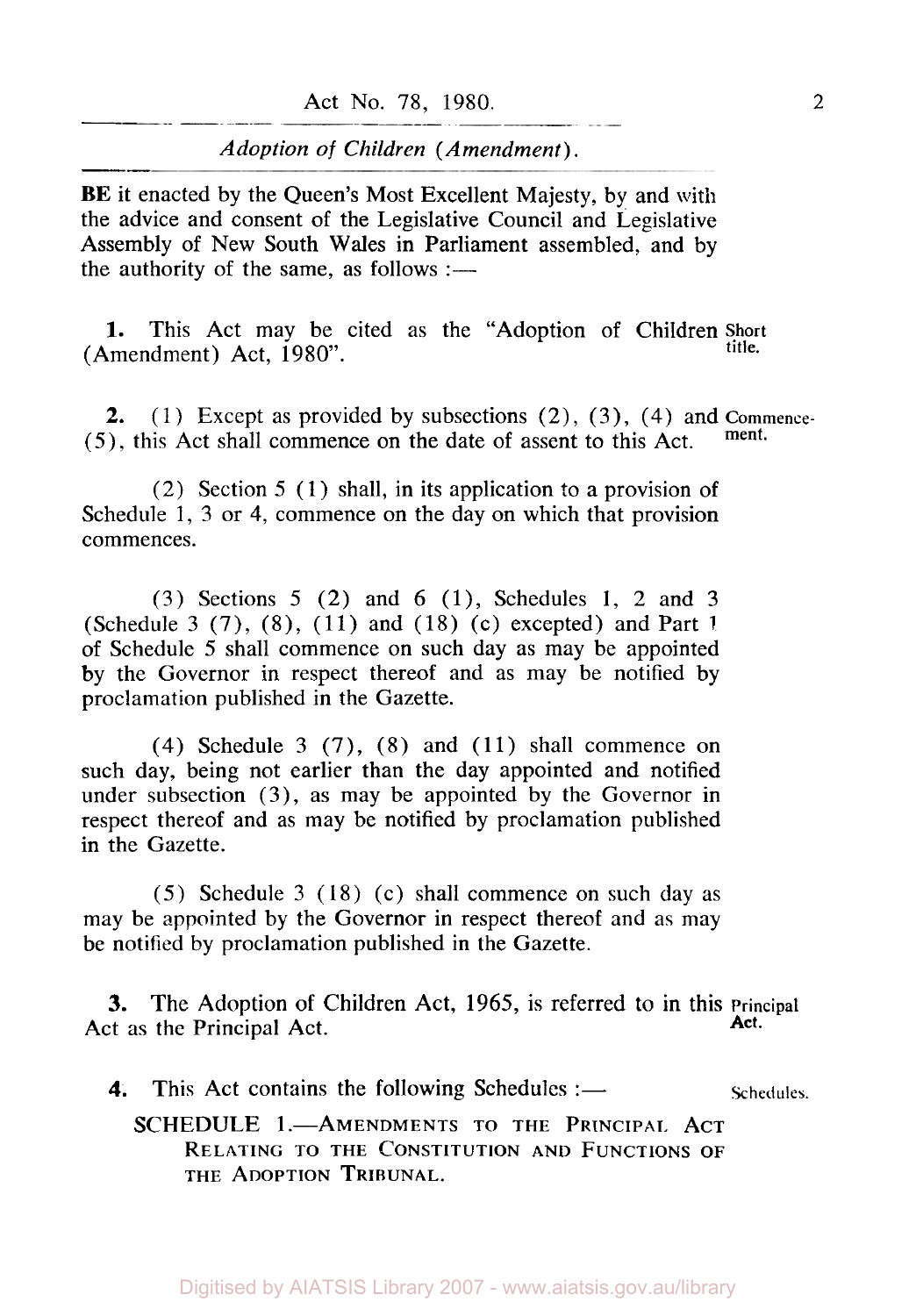- SCHEDULE 2.<sup>-</sup>FURTHER AMENDMENTS TO THE PRINCIPAL ACT RELATING TO THE CONSTITUTION AND FUNCTIONS OF THE ADOPTION TRIBUNAL.
- SCHEDULE 3.-MISCELLANEOUS AMENDMENTS TO THE PRINCIPAL ACT.
- SCHEDULE 4.—AMENDMENTS TO THE PRINCIPAL ACT BY WAY OF STATUTE LAW REVISION.
- SCHEDULE 5. SAVINGS, TRANSITIONAL AND OTHER PROVISIONS.

Amendment **of Ac No.** in Schedules 1, 3 and **4.**  *5.* (1) The Principal Act is amended **in** the manner set forth **23, 1965.** 

(2) The Principal Act is further amended-

- (a) by omitting from a provision of the Principal Act specified in Column **1** of Schedule 2 the matter specified opposite the provision in the column headed "Matter to be omitted." in Column 2 of that Schedule, other than such matter, if any, as appears in brackets and is printed in italics; and
- (b) by inserting instead the matter specified opposite the provision in the column headed "Matter to be inserted." in Column 2 of that Schedule.
- **Savings, transitional and other provisions.**
- 6. (1) Part 1 of Schedule 5 has effect.
	- (2) Part 2 of Schedule 5 has effect.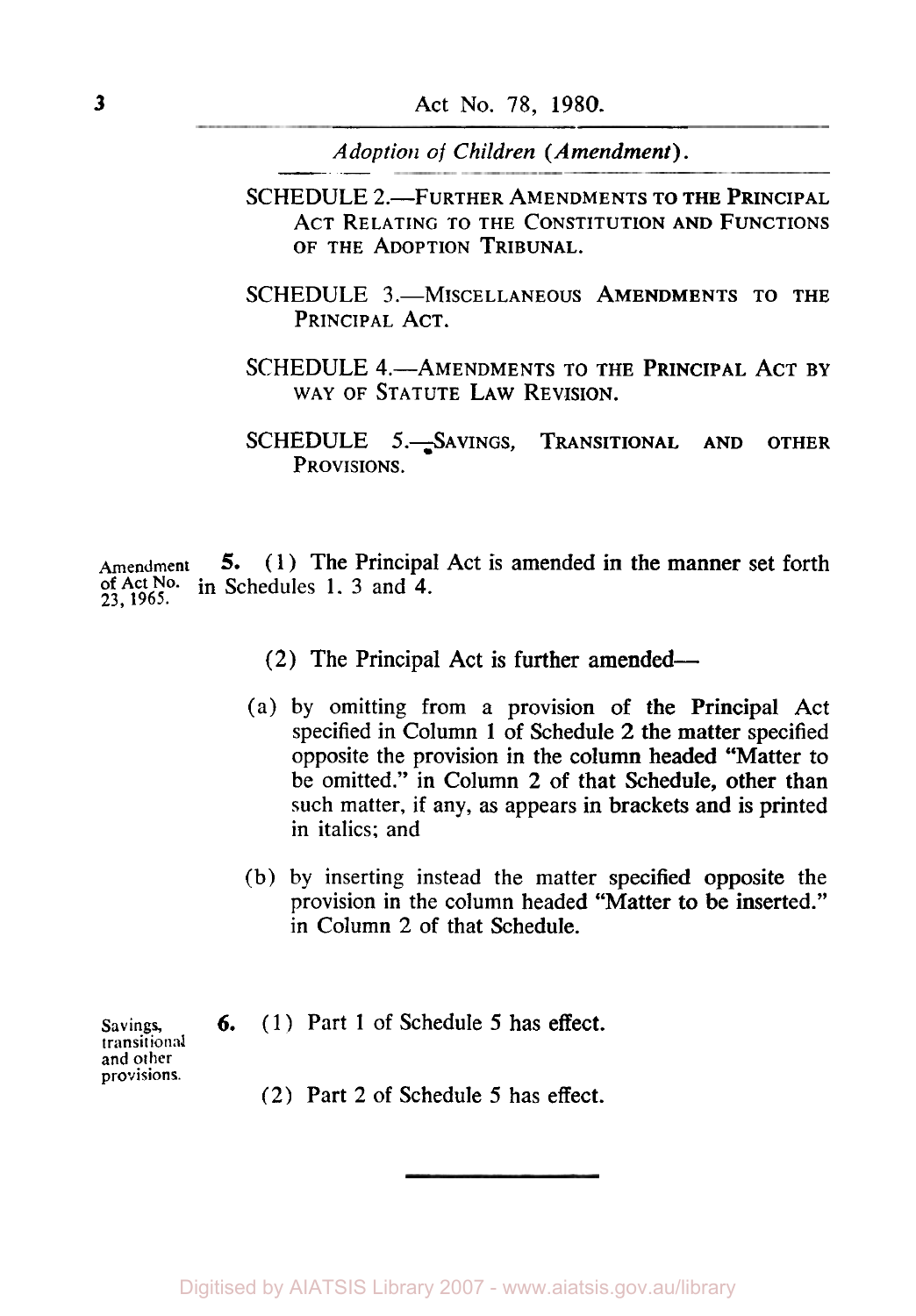Act No. 78, 1980. **4** 

*Adoption of Children (Amendment).* 

#### **SCHEDULE 1.** Sec. 5 (1).

AMENDMENTS TO THE PRINCIPAL ACT RELATING TO THE CONSTITUTION AND FUNCTIONS OF THE ADOPTION TRIBUNAL.

(1) (a) Section **3-** 

After the matter relating to Part I, insert :-

PART IA.-THE ADOPTION TRIBUNAL-SS. 6A-6Y.

DIVISION 1.<sup>-</sup>Constitution and Jurisdiction-ss.  $6A-6E$ .

DIVISION 2.—Conduct of *Proceedings*—ss. 6F-6P.

DIVISION 3.—*Appeals*—ss. 60–6s.

DIVISION *4.-Miscellaneous--ss.* 6T-6Y.

(b) Section **3-** 

At the end of the section, insert  $:$   $-$ 

SCHEDULE 1.-PROVISIONS RELATING TO THE MEMBERSHIP OF THE TRIBUNAL.

- $(2)$  (a) Section 6, definition of "Court"-Omit the definition.
	- (b) Section 6, definition of "Deputy President"-Before the definition of "Director", insert :—
		- "Deputy President" means a person appointed, for the time being, as a Deputy President of the Tribunal.
	- (c) Section 6, definition of "President"-

Before the definition of "Principal officer", insert :—

"President" means the person appointed, for the time being, as the President of the Tribunal.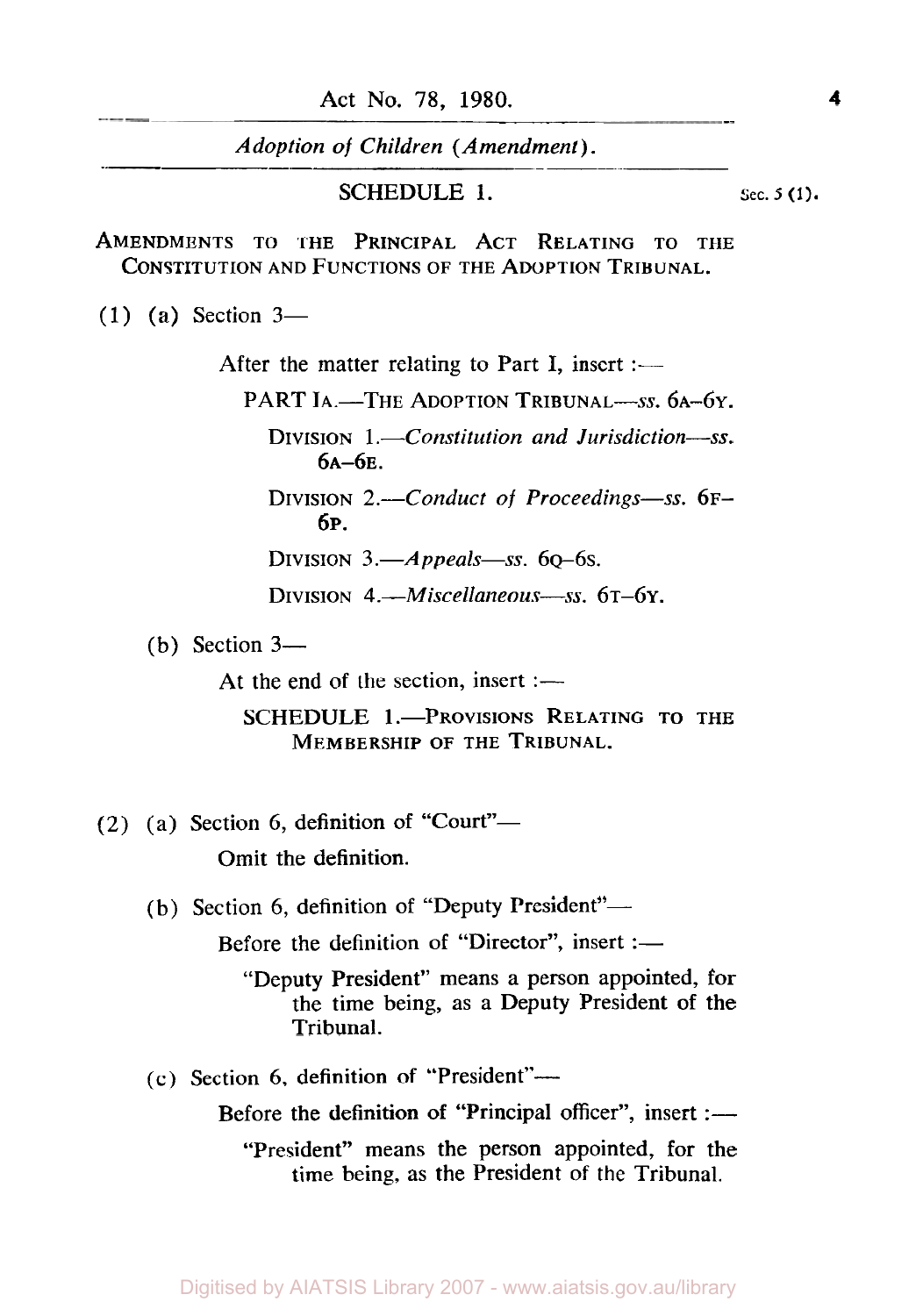**SCHEDULE** 1-continued.

AMENDMENTS TO THE PRINCIPAL ACT RELATING TO THE **CONSTITUTlON** AND FUNCTIONS OF THE ADOPTION TRIBUNAL *--continued.* 

(d) Section 6, definition of "the nominated officer"-Omit the definition.

(e) Section 6, definitions of "Registrar", "Tribunal"-

At the end of section 6, insert :-

"Registrar" means the Registrar of the Tribunal.

"Tribunal" means the Adoption Tribunal constituted under this Act.

 $(3)$  Part I<sub>A</sub>-

After Part I, insert :-

### PART h.

THE ADOPTION TRIBUNAL.

DIVISION 1.-Constitution and Jurisdiction.

| Interpre-<br>tation:<br>Pt. IA.    | 6A. In this Part, "member" means a person appointed,<br>for the time being, as a member of the Tribunal. |
|------------------------------------|----------------------------------------------------------------------------------------------------------|
| <b>The</b><br>Tribunal.            | 6B. (1) There shall be an Adoption Tribunal.                                                             |
|                                    | (2) The Tribunal shall have a seal of which judicial<br>notice shall be taken.                           |
| <b>Members</b> of<br>the Tribunal. | 6c. (1) Subject to this section, the members of the<br>Tribunal shall be appointed by the Governor.      |
|                                    | (2) The members shall comprise—                                                                          |
|                                    | (a) a qualified person appointed as President of the<br>Tribunal; and                                    |

Digitised by AIATSIS Library 2007 - www.aiatsis.gov.au/library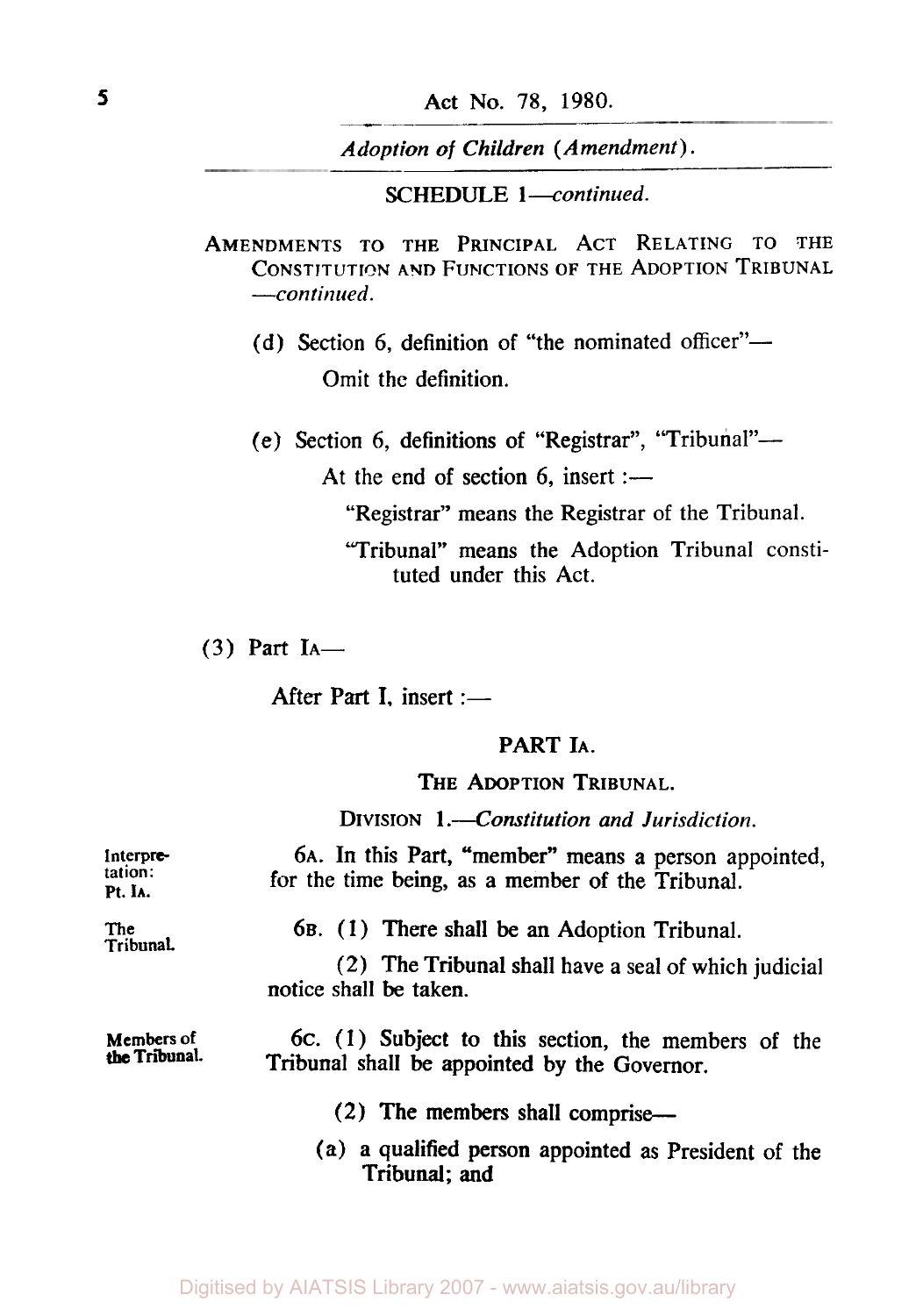Act No. **78,** 1980. *6* 

*Adoption* of *Children (Amendment).* 

**SCHEDULE** 1 *-continued.* 

AMENDMENTS TO **THE** PRINCIPAL ACT RELATING **TO** THE CONSTITUTION AND FUNCTIONS **OF** THE ADOPTION TRIBUNAL *--continued.* 

- (b) persons appointed from one or more of the following classes of persons :-
	- (i) legally qualified medical practitioners;
	- (ii) persons having knowledge of and experience in social work;
	- (iii) persons having, in the opinion of the Governor, other suitable qualifications or experience.

**(3)** The members may include one or more qualified persons appointed as a Deputy President or Deputy Presidents of the Tribunal.

**(4)** The Public Service Act, 1979, does not apply to or in respect of the appointment of a member and **a**  member is not, in his capacity as a member, subject to that Act while he holds office as a member.

(5) Schedule 1 has effect with respect to the membership of the Tribunal.

6D. The Tribunal shall have the jurisdiction vested in it **Jurisdiction of** the by or under this or any other Act.

**6E.** (1) Except as provided by subsections *(5)* and composition (6), the Tribunal shall, for the purposes of hearing and  $\frac{f_{\text{off}}}{f_{\text{ribunal}}}$ determining all proceedings before the Tribunal and all for the business arising out of any such proceedings, be constituted *purposes* of *hearing*, by not less than **3** and not more than 5 members nominated **etc.,**  by the President.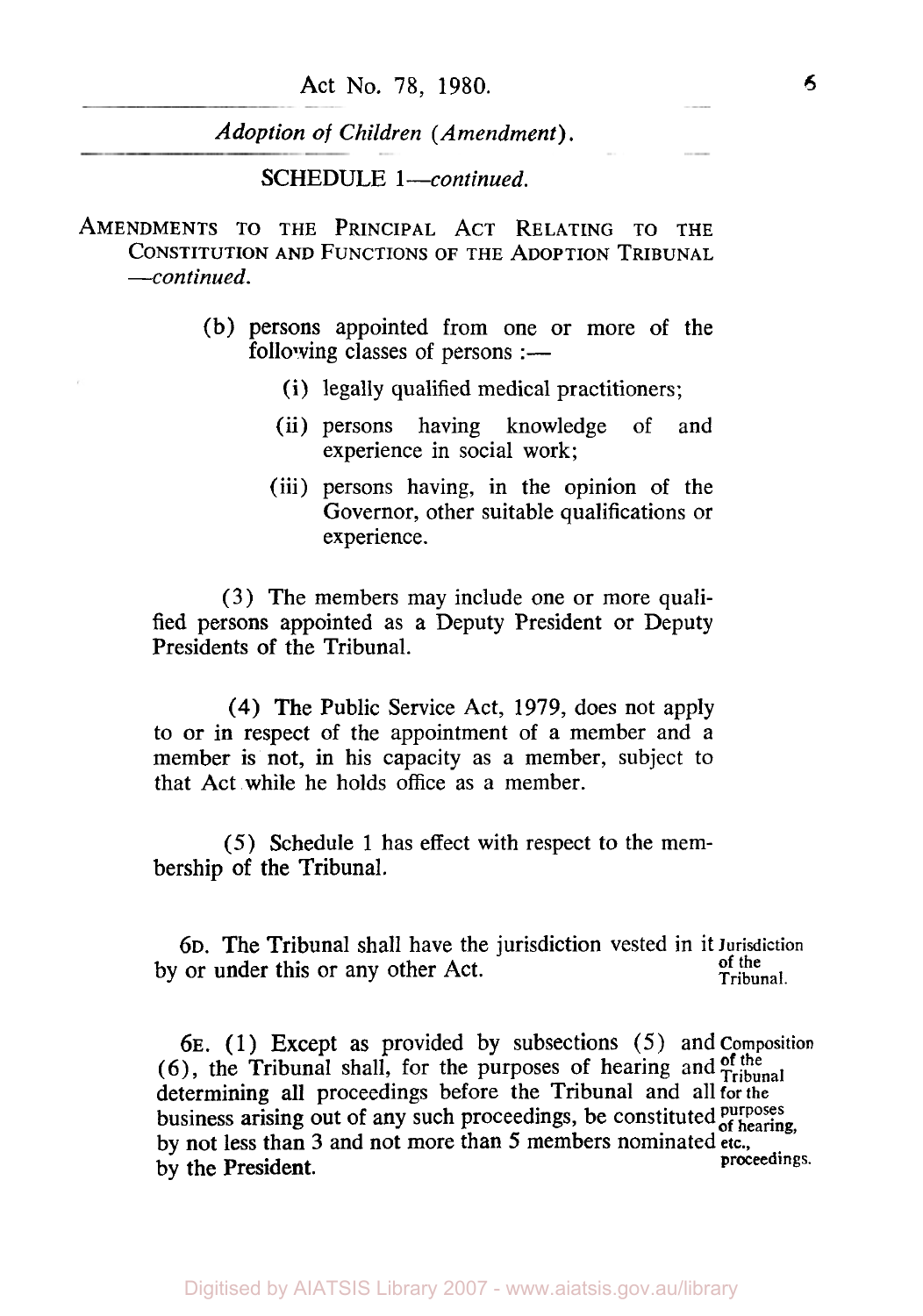SCHEDULE *l-continued.* 

AMENDMENTS **TO** THE PRINCIPAL ACT RELATING **TO** THE CONSTITUTION AND FUNCTIONS **OF** THE ADOPTION TRIBUNAL *--continued.* 

> **(2)** Of the members nominated by the President for the purposes of subsection  $(1)$ —

- (a) where the Tribunal is constituted by 3 or **4**  members-one member, but not more than one member, shall be the President or a Deputy President; and
- (b) where the Tribunal is constituted by 5 members -at least one member shall be the President or a Deputy President, but not more than 2 members shall be the President or Deputy Presidents.

(3) **A** nomination made for the purposes of. subsection *(1)* may be made generally or in a particular case or class of cases.

**(4)** The President shall notify a member nominated under subsection (1) (other than the President) of his nomination as soon as practicable after the nomination is made.

*(5)* In respect of an application for an adoption order which is not opposed, the Tribunal shall, unless the President otherwise determines or the Director, the principal officer of a private adoption agency or an applicant otherwise requests, be constituted by the President or a Deputy President sitting alone.

- $(6)$  In respect of —
- $6J (1) (d)$ ; or (a) the exercise of jurisdiction pursuant to section
- (b) an application under section **47** ( *1* ) ,

the Tribunal shall, unless the President otherwise determines, be constituted by the President or a Deputy President sitting alone.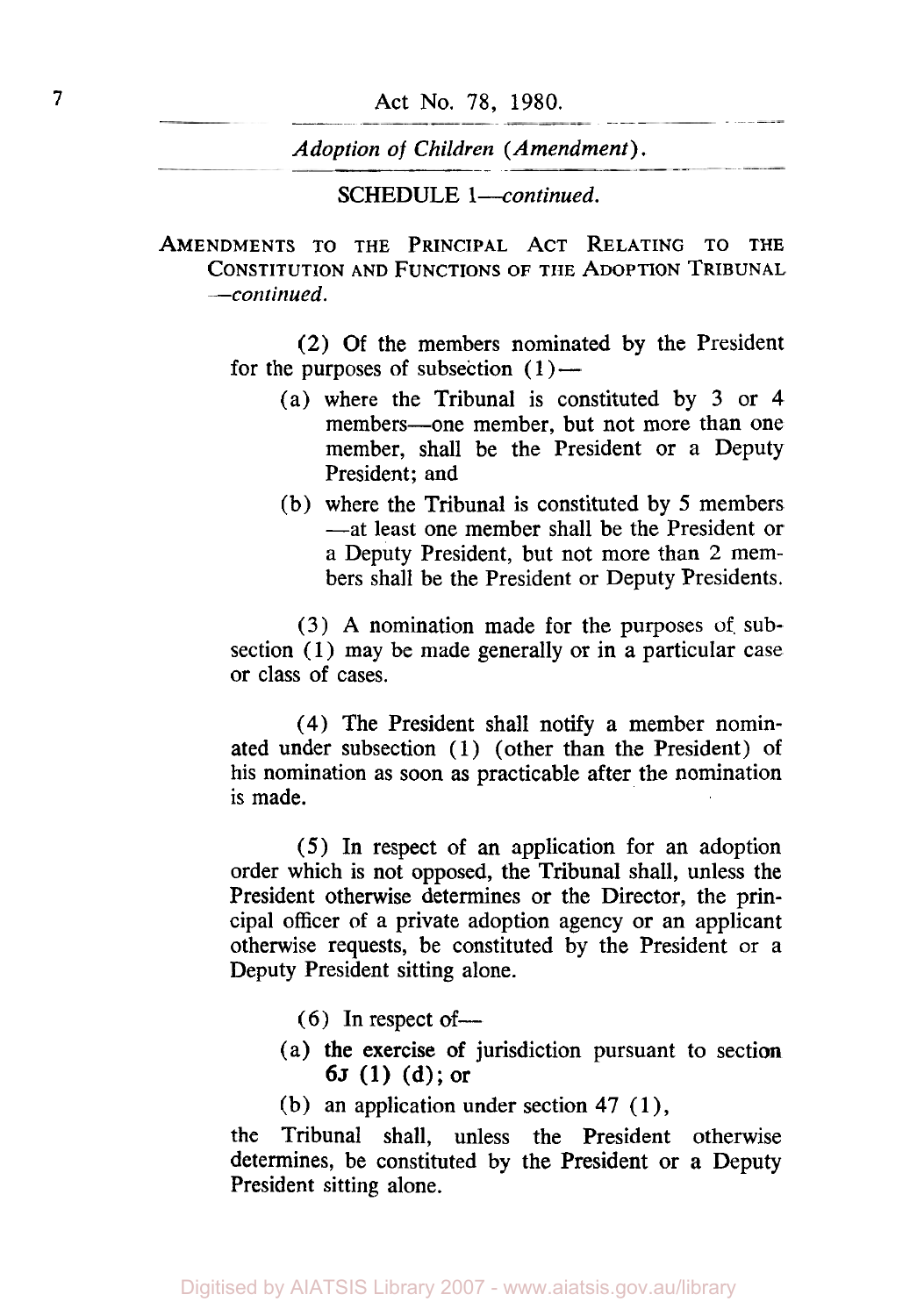**SCHEDULE** *1-continued.* 

**AMENDMENTS TO THE PRINCIPAL ACT RELATING TO THE CONSTITUTION AND FUNCTIONS OF THE ADOPTION TRIBUNAL**  *--continued.* 

> (7) **A** determination of the President under subsection (5) or **(6)** may be made at any time prior to or during the hearing of proceedings before the Tribunal.

> **(8)** Where a determination of the President under subsection (5) or **(6)** is made during the hearing of proceedings before the Tribunal, the proceedings shall be heard de novo before the Tribunal constituted as referred to in subsection  $(1)$ .

> > **DIVISION** *2.-Conduct* of *Proceedings.*

**6F.** Where one or more Deputy Presidents have been **Meetings**  appointed, more than one meeting of the Tribunal may be of the held at the same time.

**6G.** The procedure for the calling of, and for conduct of **Procedure**  business at, any meeting of the Tribunal shall, subject to at meetings this Part and any rules of the Tribunal made under section **Tribunal. 6N,** be as determined by the Tribunal.

**6H.** Where, at a meeting of the Tribunal, the Tribunal Chairman and **votes of members.**  is constituted as referred to in section  $6E(1)$ —

- (a) the President or, in the absence of the President, a Deputy President shall preside as chairman of that meeting;
- (b) except as provided by paragraph **(c),** questions arising at that meeting shall be determined by a majority of votes of the members present and voting;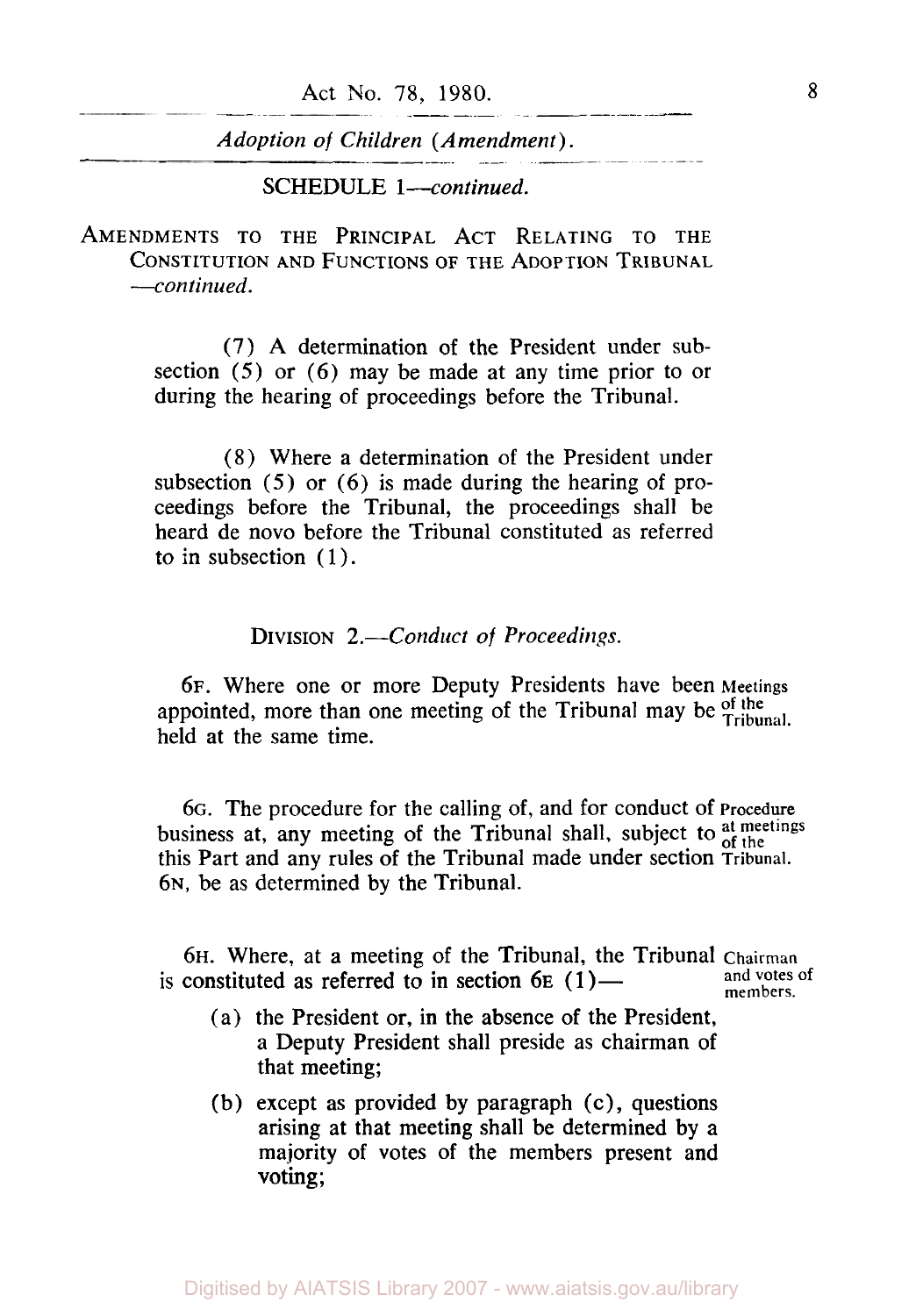SCHEDULE 1-continued.

**AMENDMENTS TO THE PRINCIPAL ACT RELATING** TO **THE CONSTITUTION AND FUNCTIONS** OF **THE ADOPTION TRIBUNAL**  *--continued.* 

- (c) the decision of the chairman of that meeting upon any question of law or procedure which may arise at that meeting shall be the decision of the Tribunal; and
- (d) the chairman of that meeting shall have, in the event of an equality of votes, in addition to a deliberative vote, a second or casting vote.

**Adjournment.** 

**Powers, etc.. of the**  Tribunal **as to the production of evidence.** 

**6I.** The Tribunal may from time to time adjourn its proceedings to such times, dates and places and for such reasons as it thinks fit.

*6J.* (1) Subject to the rules of the Tribunal, the Tribunal shall have and may exercise and perform the powers, authorities, duties and functions vested in the Supreme Court in respect of the following matters :-

- (a) compelling the attendance of witnesses and their examination on oath, affirmation or declaration;
- (b) compelling the production, discovery and inspection of books, records, documents and other papers;
- (c) compelling witnesses to answer questions which the Tribunal considers to be relevant in any proceedings before it;
- (d) apprehending, detaining and punishing persons guilty of contempt, or of disobedience of any order made by the Tribunal, or of any process issuing out of the Tribunal; and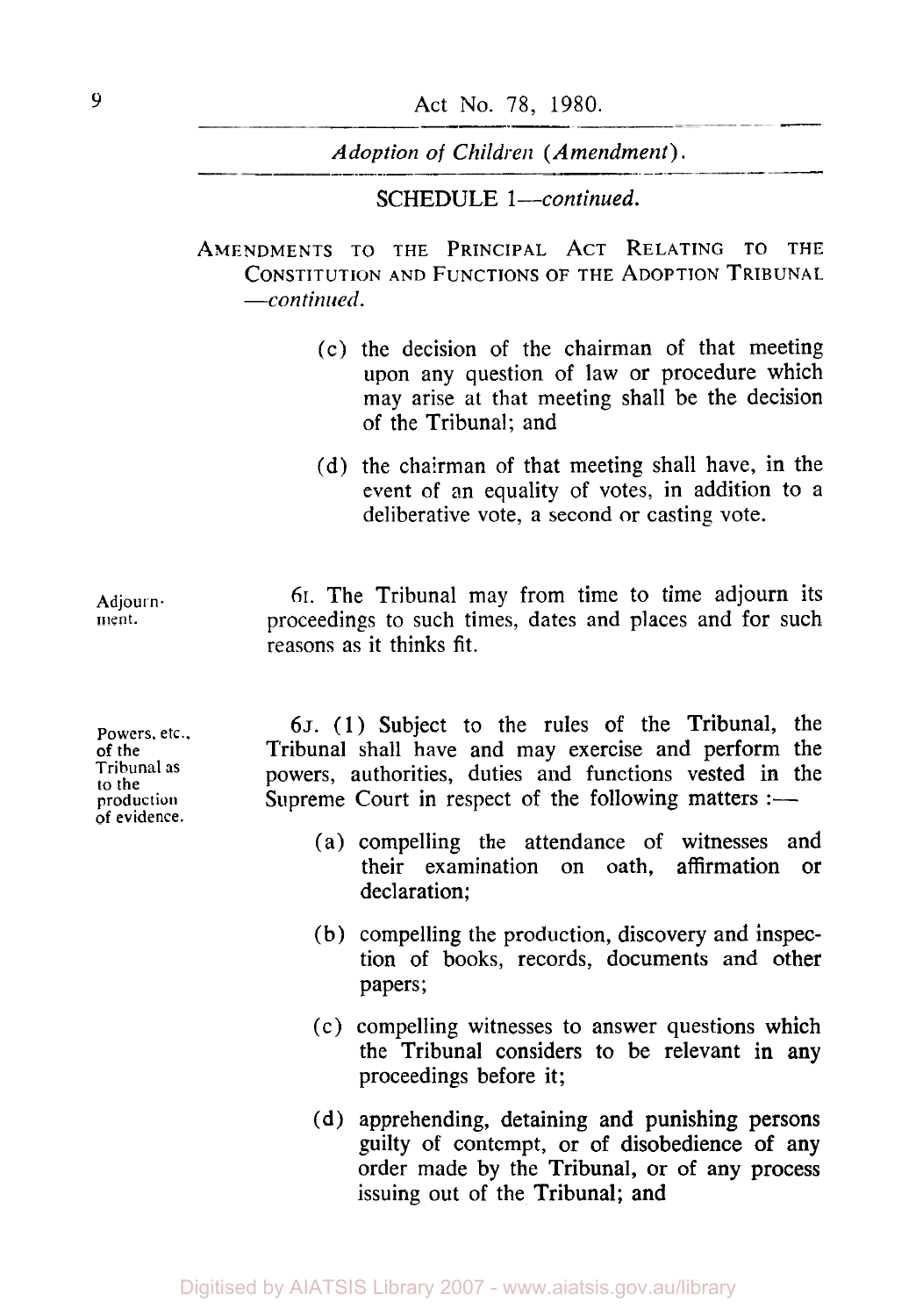SCHEDULE *1-continued.* 

AMENDMENTS TO THE PRINCIPAL ACT RELATING TO THE CONSTITUTION AD FUNCTIONS **OF** THE ADOPTION TRIBUNAL *-continued.* 

> (e) directing witnesses to be prosecuted for perjury, and the exercise or performance by the Tribunal of any such power, authority, duty or function has the same effect as it would have if exercised or performed by the Supreme Court.

> (2) All process issuing out of the Tribunal shall be in or to the effect of the form prescribed by the rules of the Tribunal and be signed by the President or a Deputy President.

6~. ( 1) Proceedings before the Tribunal shall be Records **of**  recorded but any such record which is made by means of proceedings before the shorthand, stenotype or sound-recording apparatus shall **Tribunal.**  not be transcribed unless the President directs that the record be transcribed or the transcription of those records is otherwise required by law, or on the application of a party to the proceedings.

(2) Any transcription so made shall, except as to such part, if any, of the transcription as is specified by the Tribunal, be supplied to the Director or any party to the proceedings upon payment of the fee prescribed by the rules of the Tribunal corresponding to the fee referred to in section 73 (2) of the Justices Act, 1902, for copies of depositions.

6L. Every decision of the Tribunal in respect of any Record of proceedings before the Tribunal shall be in the form of an decision. instrument in writing signed by-

(a) the President or Deputy President before whom the proceedings were heard; or